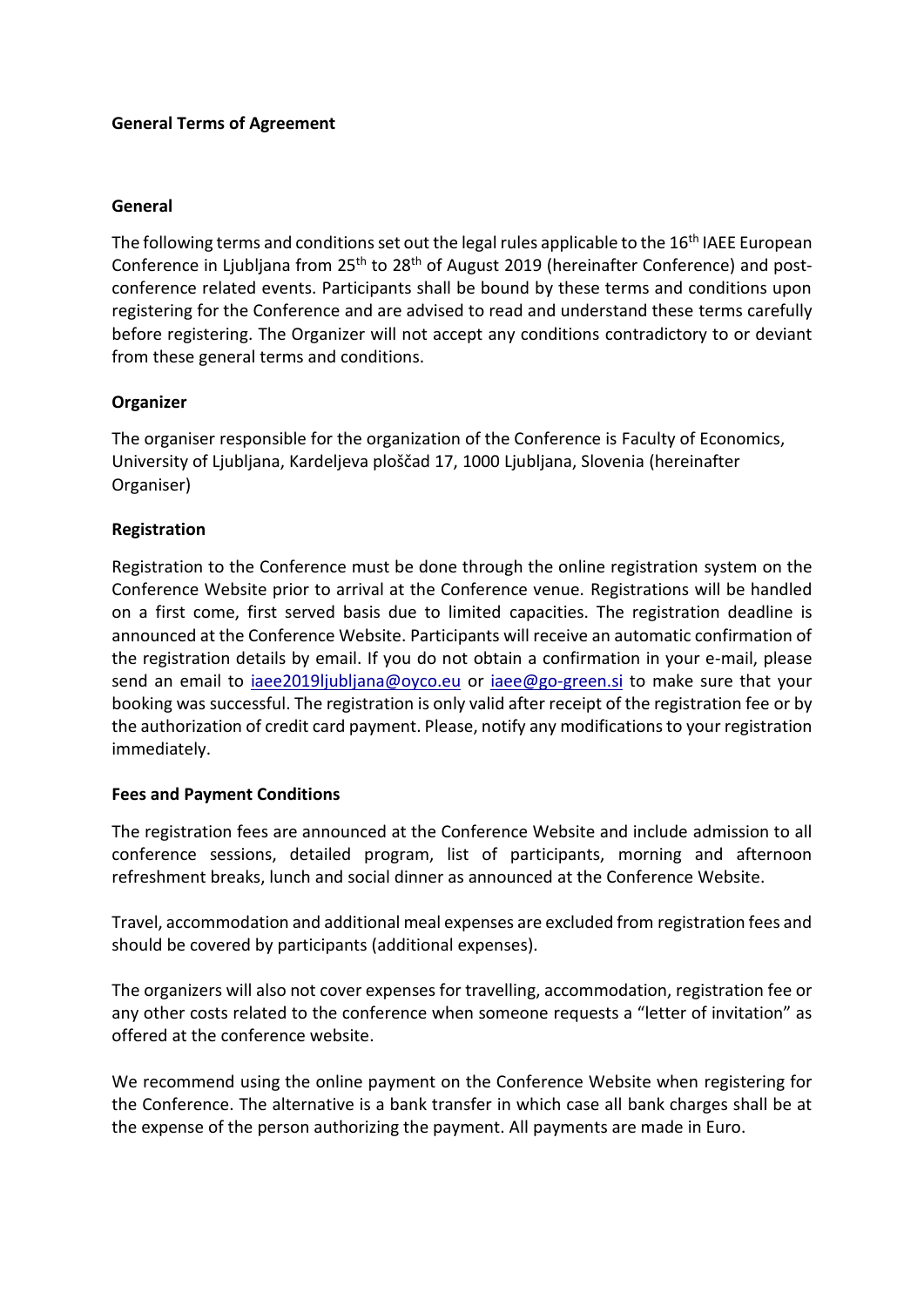## **Cancellation**

Cancellations are allowed if requests are received on or before on or before July 21, 2019, but each – even prior to this date - is subject to a non-refundable € 200 administrative fee.

Cancellations made after, as well as 'no shows', are liable for the full registration fee. The Participant has the right to appoint a substitute (another participant) at any time without additional cost at any time until to August 24, 2019.

All cancellations and changes must be submitted in written form or via email – with indication of full name, invoice number and bank details for reimbursement – to:

IAEE European Conference 2019 Ljubljana Faculty of Economics, University of Ljubljana Kardeljeva ploščad 17 1000 Ljubljana, Slovenia [iaee2019ljubljana@oyco.eu](mailto:iaee2019ljubljana@oyco.eu)

Make sure that the Organizer receives your cancellation. The Organizer does not accept liability for the successful transmission of cancellations, neither per postal services nor by email.

The Organizer reserves the right to amend the content of the program, the speakers and the times of presentations at any time if necessary. If the number of participants is insufficient, the Organizer reserves the right to cancel the Conference and all related products and/or services without any liability on his part. In the case of a cancellation by the Organizer participants will be reimbursed the registration fee actually paid.

#### **Liability**

The Organizer and IAEE does not accept liability for the up-to-datedness, correctness and completeness in respect to the conference documentation and content. The Organizer and IAEE will not accept liability for damages, injury, or loss of benefits of any nature sustained by delegates or accompanying persons, or loss of, or damage to their personal property as a result of the conference, or related events, or traveling to or from the conference.

#### **Insurance**

The Organizer cannot be responsible for healthcare, dental and ambulance services during the European Conference 2019 in Ljubljana. The Organizer recommends that participantstake out medical and travel insurance, which should cover the possibility of flight cancellation due to strikes and other causes. Therefore, the Organizer accepts no responsibility of any nature whatsoever for personal injury, death, loss or damage to property or participants however caused or arising.

#### **Photographs (Pictures & Video Taping)**

The Organizer may use and release pictures and shots taken of the participants and/or their works (such as posters, parts of presentations) during the Conference for reports of the